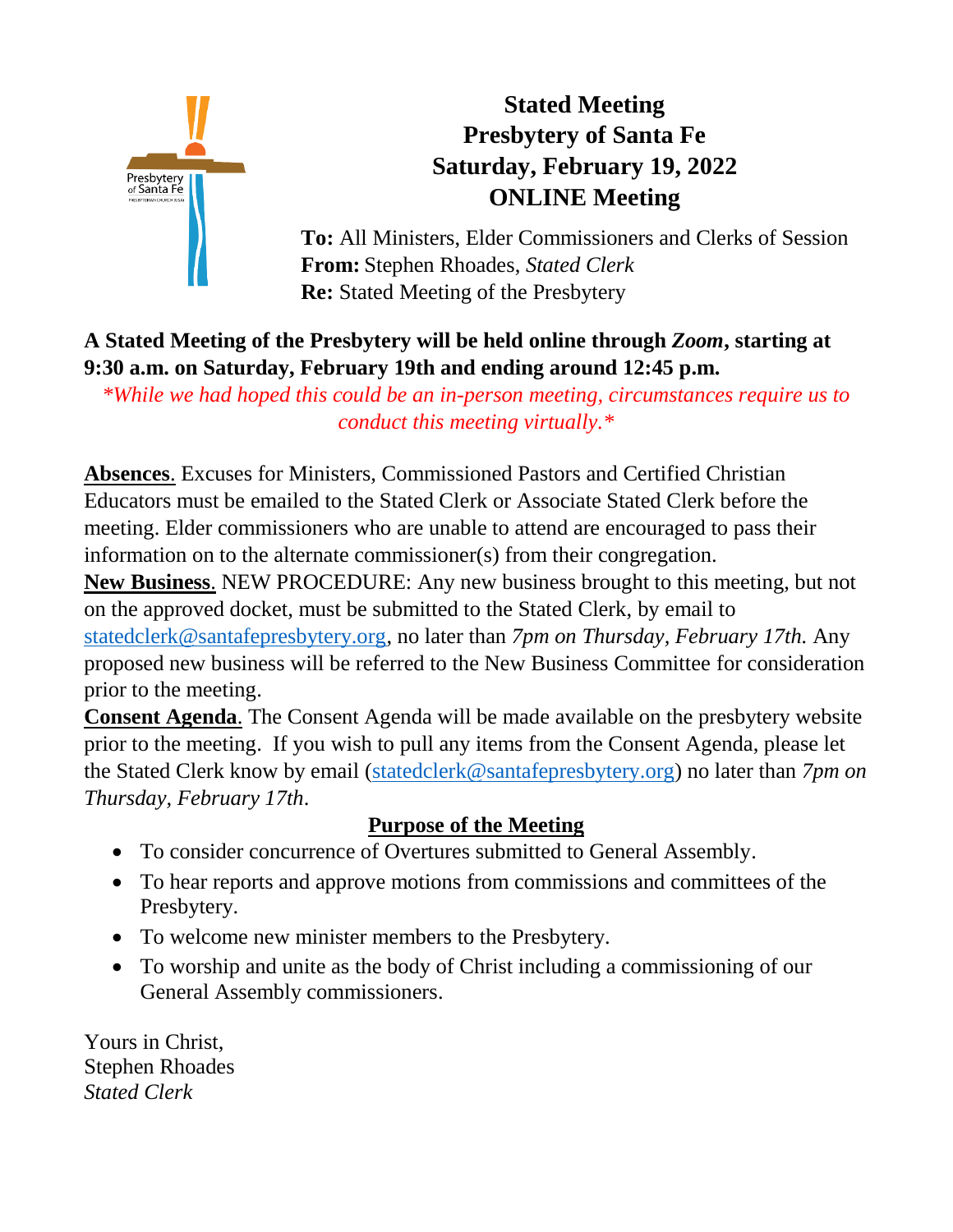## **PRESBYTERY OF SANTA FE PRESBYTERY MEETING INFORMATION AND REGISTRATION Saturday, February 19, 2022**

## *REGISTRATION DEADLINE IS FEBRUARY 16th*

#### **Registration**

Register in advance for this meeting by clicking on the link: [https://us06web.zoom.us/meeting/register/tZcudOmgqjMpGNDal2h9gFpJDk516i8ZCtW](https://us06web.zoom.us/meeting/register/tZcudOmgqjMpGNDal2h9gFpJDk516i8ZCtW8) [8](https://us06web.zoom.us/meeting/register/tZcudOmgqjMpGNDal2h9gFpJDk516i8ZCtW8) After registering, you will receive a confirmation email containing information about joining the meeting.

### **Docket, Reports, Requested Actions and other Papers for the Meeting**

Reports for the meeting will be posted on the [Presbytery website](https://santafepresbytery.org/) by February 15th under the *Presbytery Meetings* tab. We will also show documents up for discussion during the Zoom meeting. We are not able to provide printed documents for this meeting. The *draft* docket is attached to this document. The final docket will be posted before the meeting.

#### **Zoom Help/Procedures**

Special Procedures for the meeting are attached to this document. If you are unfamiliar with Zoom, you are encouraged to contact Tiffany at 505-688-5182 prior to the meeting. Tiffany can setup an opportunity to test your equipment and give technology assistance.

#### **Acknowledgement of Lands and People**

By the action of the 223rd General Assembly, we will begin our meeting with the acknowledgement of whose land we are on from our various locations. In preparation for our time together, we ask you to research who the original inhabitants and stewards of the land are or were in your current location. You may find the resource at this link helpful: [https://native-land.ca/.](https://native-land.ca/) You will be asked to type the names of native nations/peoples in the chat during the acknowledgement at the beginning of the meeting.

#### **New Commissioner Orientation**

New Commissioners (as well as experienced commissioners) are encouraged to attend a new commissioner orientation that will be held on Saturday at 9:00 a.m. through the same Zoom link as the Stated Meeting. If you are a new commissioner of a church, please indicate so during registration.

#### **Questions?**

You can reach me at [statedclerk@santafepresbytery.org](mailto:statedclerk@santafepresbytery.org) or 505-235-1551. Questions can also be directed to Tiffany Lo-Finch at [admin@santafepresbytery.org](mailto:admin@santafepresbytery.org) or 505-688-5182. **We all look forward to seeing you at this important meeting of our Presbytery.**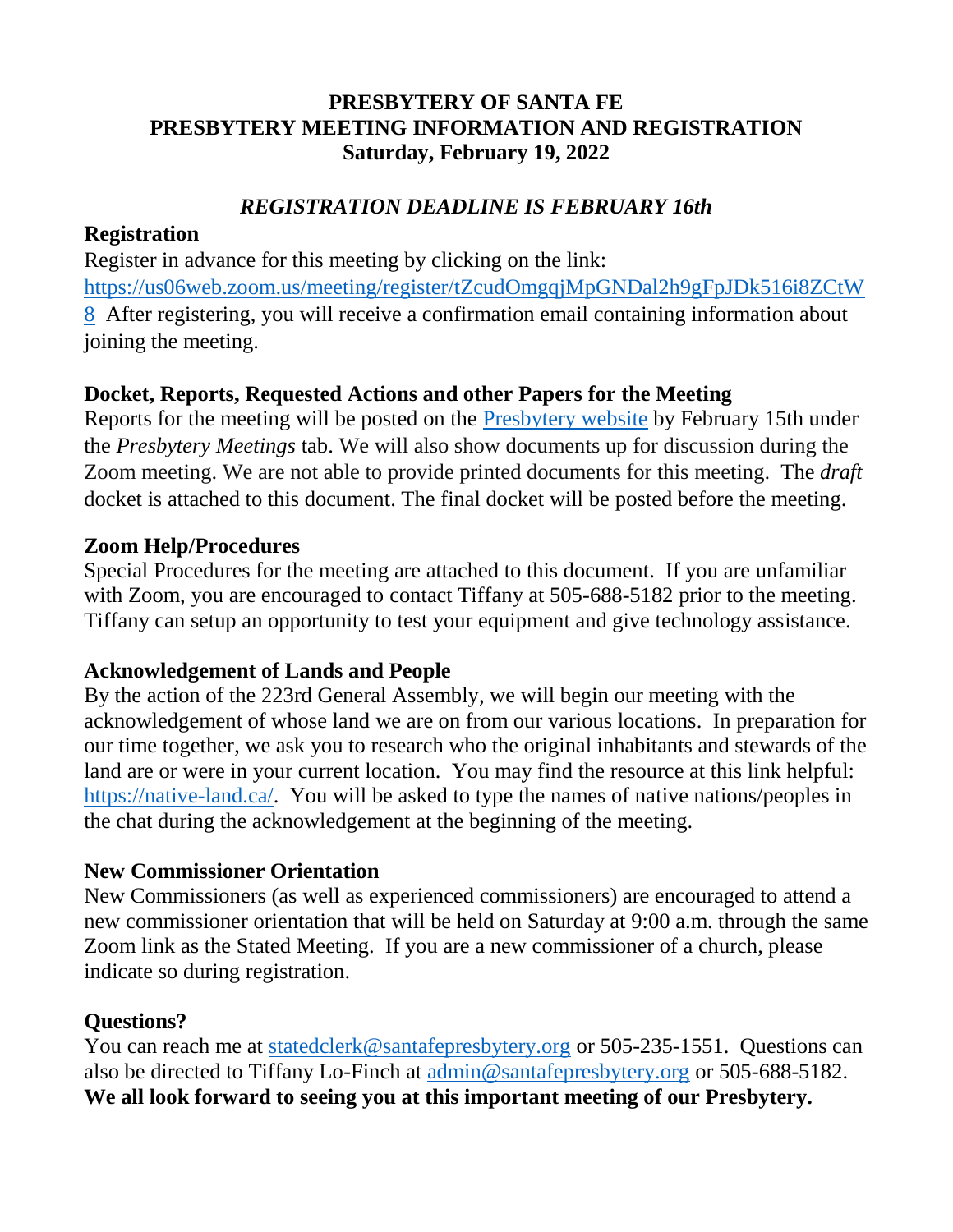#### **Special Zoom Procedures**

**Participation in this meeting requires access to an internet-connected device such as a computer, tablet, or smartphone. This device should also have a microphone and a video camera. Participants can also call in from a landline, but this is not recommended.** 

**If you do not have access to the necessary equipment, please reach out to your church for possible options and assistance. You can also call Tiffany at 505-688-5182 to discuss solutions.**

1. You can name or rename yourself when you enter the meeting by clicking on the dot menu on your video. Please name yourself with your name and your title RE (Ruling Elder), MWS (Minister of Word and Sacrament) or CP (Commissioned Pastor). And finally, state which church you are from.

So, for example, Tiffany Lo-Finch, RE Covenant ABQ

2. You will be muted upon entering the meeting, but you can ask to be recognized to speak to an issue. Instructions are below. When you are recognized, we will be asked to unmute.

#### **How to raise your hand in Zoom**

- 1. During a meeting, click on the icon labeled "Participants" at the bottom center of your [PC](https://bestbuy.7tiv.net/c/196318/614286/10014?u=https%3A%2F%2Fwww.bestbuy.com%2Fsite%2Flenovo-ideapad-130-15-6-laptop-amd-a9-series-4gb-memory-amd-radeon-r5-128gb-solid-state-drive-black%2F6323661.p%3FskuId%3D6323661&subid2=1591805478505agryasp8i&subId3=xid:fr1591805483230ajc) or [Mac](https://bestbuy.7tiv.net/c/196318/614286/10014?u=https%3A%2F%2Fwww.bestbuy.com%2Fsite%2Fapple-macbook-pro-13-display-with-touch-bar-intel-core-i5-8gb-memory-128gb-ssd-latest-model-space-gray%2F5998700.p%3FskuId%3D5998700&subid2=1591805478505a91uhfifx&subId3=xid:fr1591805483230feg) screen.
- 2. At the bottom of the window on the right side of the screen, click the button labeled "Raise Hand."
- 3. Your digital hand is now raised. Lower it by clicking the same button, now labeled "Lower Hand."

The same method can be used to raise your hand in a Zoom meeting on a mobile device, simply tap "Raise Hand" at the bottom left corner of the screen. The hand icon will turn blue and the text below it will switch to say "Lower Hand" while your hand is raised. If you are joining by phone and wish to speak, please hit \*9. It is important to let Tiffany know if you are joining by phone.

3. Most of the votes will be conducted by polling. The question being voted on will appear on your screen. You will then vote yes, no, or abstain and hit submit. You will be given a certain amount of time to register your vote. Then the results will be shown on your screen. If you are joining by phone, we will ask for your vote only in necessary circumstances; you will be instructed to hit \*9 in order to vote yes (and then followed by a no vote). *Ex-officio and nonvoting members should select "Not a voting member" for every vote.*

#### **Zoom Help**

1. If you would like to see a video about how to join a meeting you can use this link: [Joining a ZOOM Meeting](https://www.youtube.com/watch?v=vFhAEoCF7jg&feature=youtu.be&fbclid=IwAR0-PXA__7g_NxgKLmYY5Cf1X2F25GRfrMFPSzo2v2RbYjPTuO4Kb3n9Gvs) (Youtube Tutorial)

When you click on the link to run the Zoom meeting from the email you received